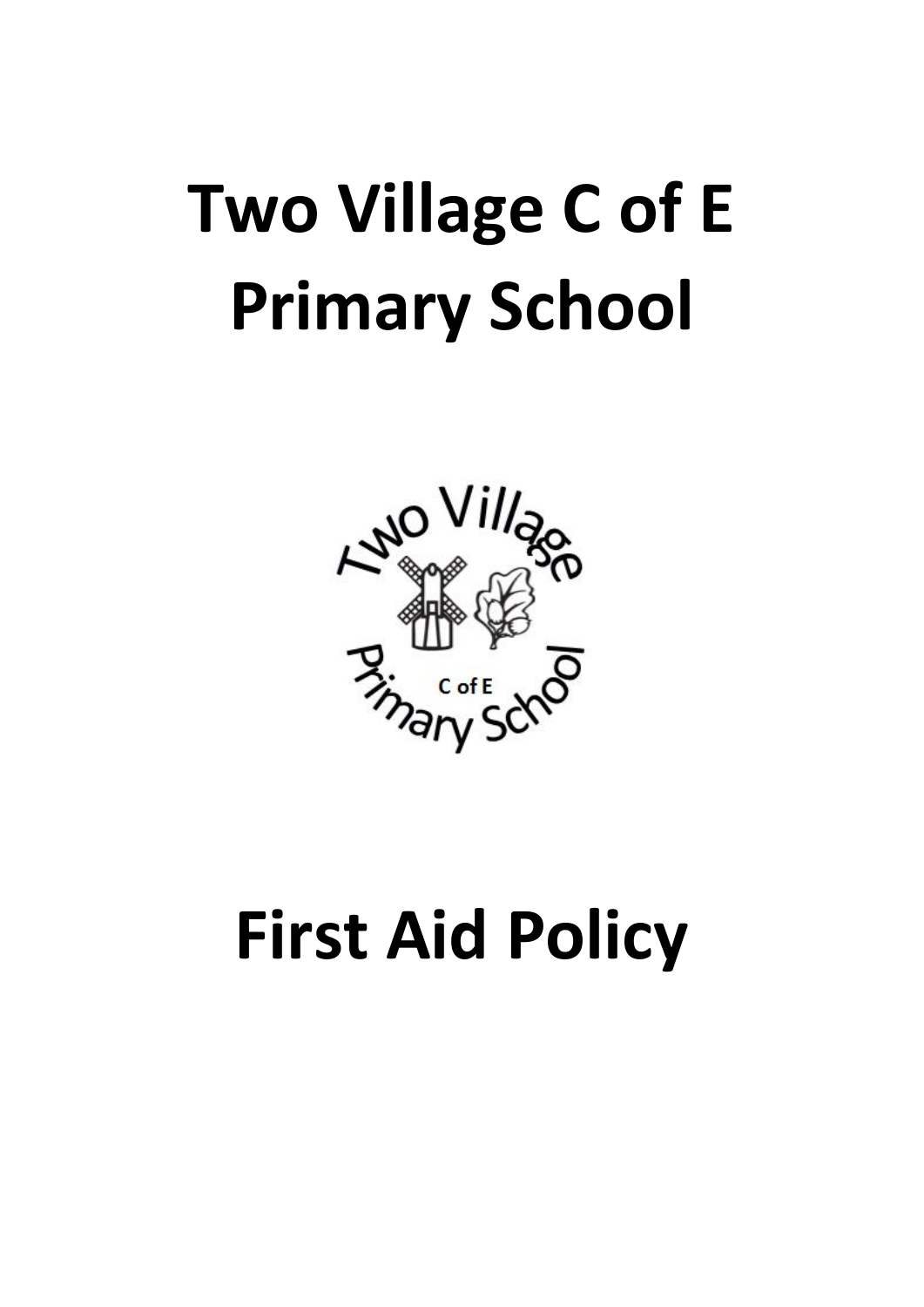

## **Contents**

Sowing the Seeds for Success - With God All Things Are Possible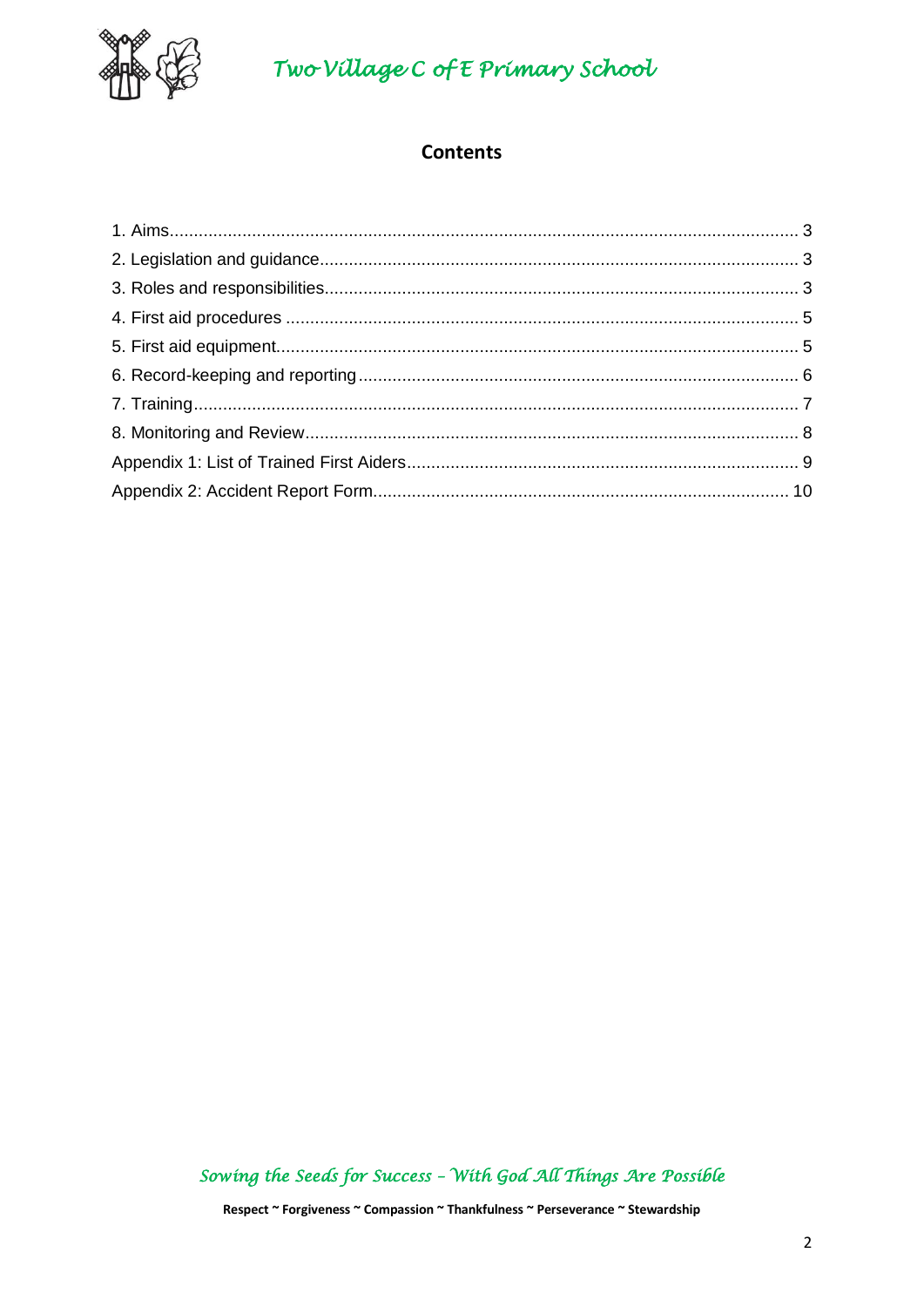

# **First Aid Policy**

#### **1. Aims**

The aims of our first aid policy are to:

- Ensure the health and safety of all staff, pupils and visitors
- Ensure that staff and governors are aware of their responsibilities with regards to health and safety
- Provide a framework for responding to an incident and recording and reporting the outcomes

# **2. Legislation and guidance**

This policy is based on the [Statutory Framework for the Early Years Foundation Stage](https://www.gov.uk/government/uploads/system/uploads/attachment_data/file/596629/EYFS_STATUTORY_FRAMEWORK_2017.pdf), advice from the Department for Education on [first aid in schools](https://www.gov.uk/government/publications/first-aid-in-schools) and [health and safety in schools](https://www.gov.uk/government/publications/health-and-safety-advice-for-schools), and the following legislation:

- [The Health and Safety \(First Aid\) Regulations 1981](http://www.legislation.gov.uk/uksi/1981/917/regulation/3/made), which state that employers must provide adequate and appropriate equipment and facilities to enable first aid to be administered to employees, and qualified first aid personnel
- [The Management of Health and Safety at Work Regulations 1992](http://www.legislation.gov.uk/uksi/1992/2051/regulation/3/made), which require employers to make an assessment of the risks to the health and safety of their employees
- [The Management of Health and Safety at Work Regulations 1999,](http://www.legislation.gov.uk/uksi/1999/3242/contents/made) which require employers to carry out risk assessments, make arrangements to implement necessary measures, and arrange for appropriate information and training
- [The Reporting of Injuries, Diseases and Dangerous Occurrences Regulations](http://www.legislation.gov.uk/uksi/2013/1471/schedule/1/paragraph/1/made) (RIDDOR) 2013, which state that some accidents must be reported to the Health and Safety Executive (HSE), and set out the timeframe for this and how long records of such accidents must be kept
- [Social Security \(Claims and Payments\) Regulations 1979](http://www.legislation.gov.uk/uksi/1979/628), which set out rules on the retention of accident records
- [The School Premises \(England\) Regulations 2012](http://www.legislation.gov.uk/uksi/2012/1943/regulation/5/made), which require that suitable space is provided to cater for the medical and therapy needs of pupils

## **3. Roles and responsibilities**

#### **3.1 Appointed person(s) and first aiders**

The school's appointed persons are Sarah Gloc (School Business Manager) and Susan Reynolds (Office Administrator). They are responsible for:

- Taking charge when someone is injured or becomes ill
- Ensuring there is an adequate supply of medical materials in first aid kits, and replenishing the contents of these kits
- Ensuring that an ambulance or other professional medical help is summoned when appropriate

## *Sowing the Seeds for Success – With God All Things Are Possible*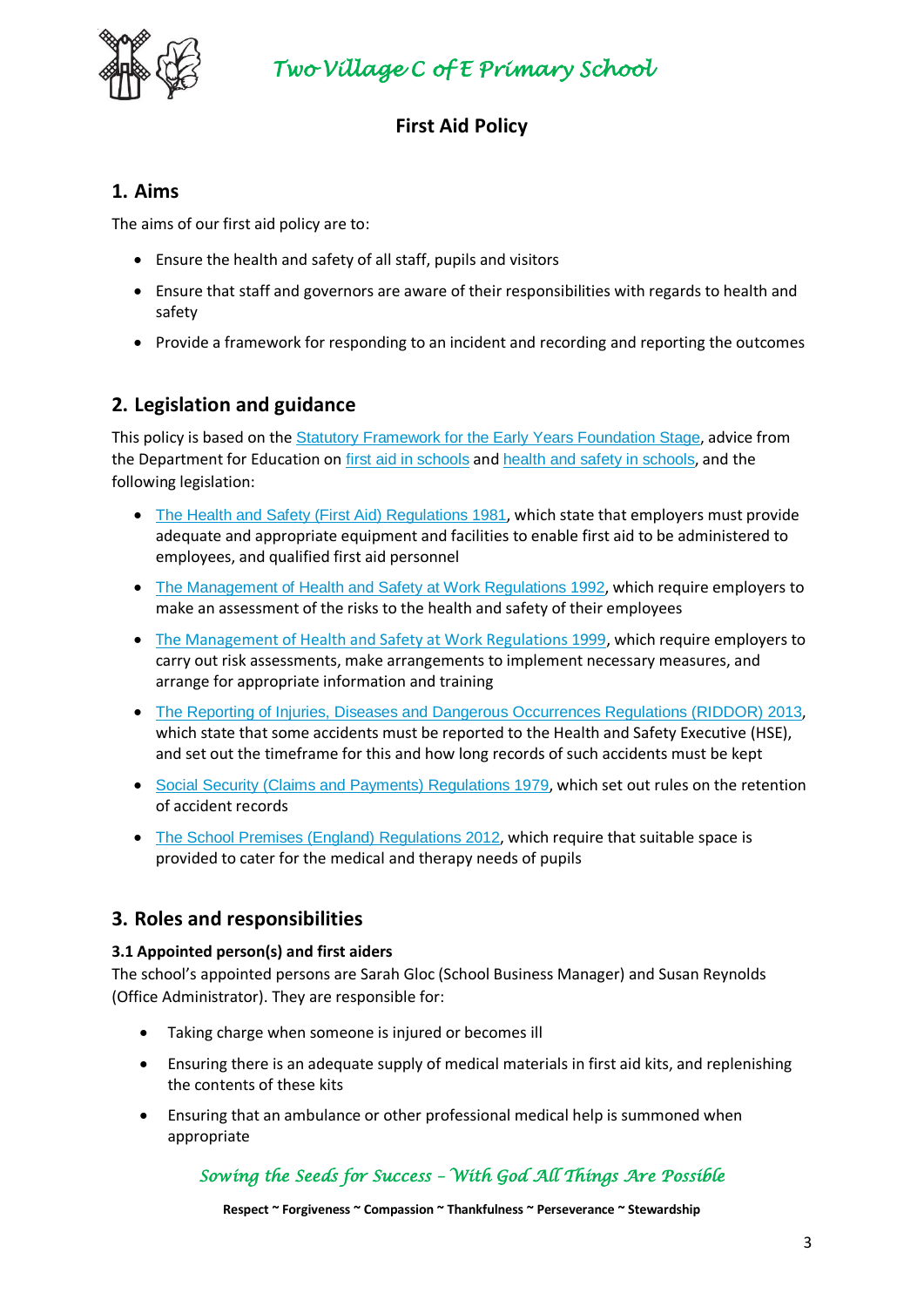

First aiders are trained and qualified to carry out the role (see section 7) and are responsible for:

- Acting as first responders to any incidents; they will assess the situation where there is an injured or ill person, and provide immediate and appropriate treatment
- Sending pupils home to recover, where necessary
- Filling in an accident report on the same day, or as soon as is reasonably practicable, after an incident (see the template in appendix 2)
- Keeping their contact details up to date

Our school's first aiders are listed in Appendix 1. Their names will also be displayed in the school office.

#### **3.4 The headteacher**

The headteacher is responsible for the implementation of this policy, including:

- Ensuring that an appropriate number of trained first aid personnel are present in the school at all times
- Ensuring that first aiders have an appropriate qualification, keep training up to date and remain competent to perform their role
- Ensuring all staff are aware of first aid procedures
- Ensuring appropriate risk assessments are completed and appropriate measures are put in place
- Undertaking, or ensuring that managers undertake, risk assessments, as appropriate, and that appropriate measures are put in place
- Ensuring that adequate space is available for catering to the medical needs of pupils
- Reporting specified incidents to the HSE when necessary (see section 6)

#### **3.5 Staff**

School staff are responsible for:

- Ensuring they follow first aid procedures
- Ensuring they know who the first aiders in school are
- Completing accident reports (see appendix 2) for all incidents they attend to where a appointed person is not called
- Informing the headteacher or their manager of any specific health conditions or first aid needs

## **4. First aid procedures**

#### **4.1 In-school procedures**

In the event of an accident resulting in injury:

• The closest member of staff present will assess the seriousness of the injury and seek the assistance of a qualified first aider, if appropriate, who will provide the required first aid treatment

#### *Sowing the Seeds for Success – With God All Things Are Possible*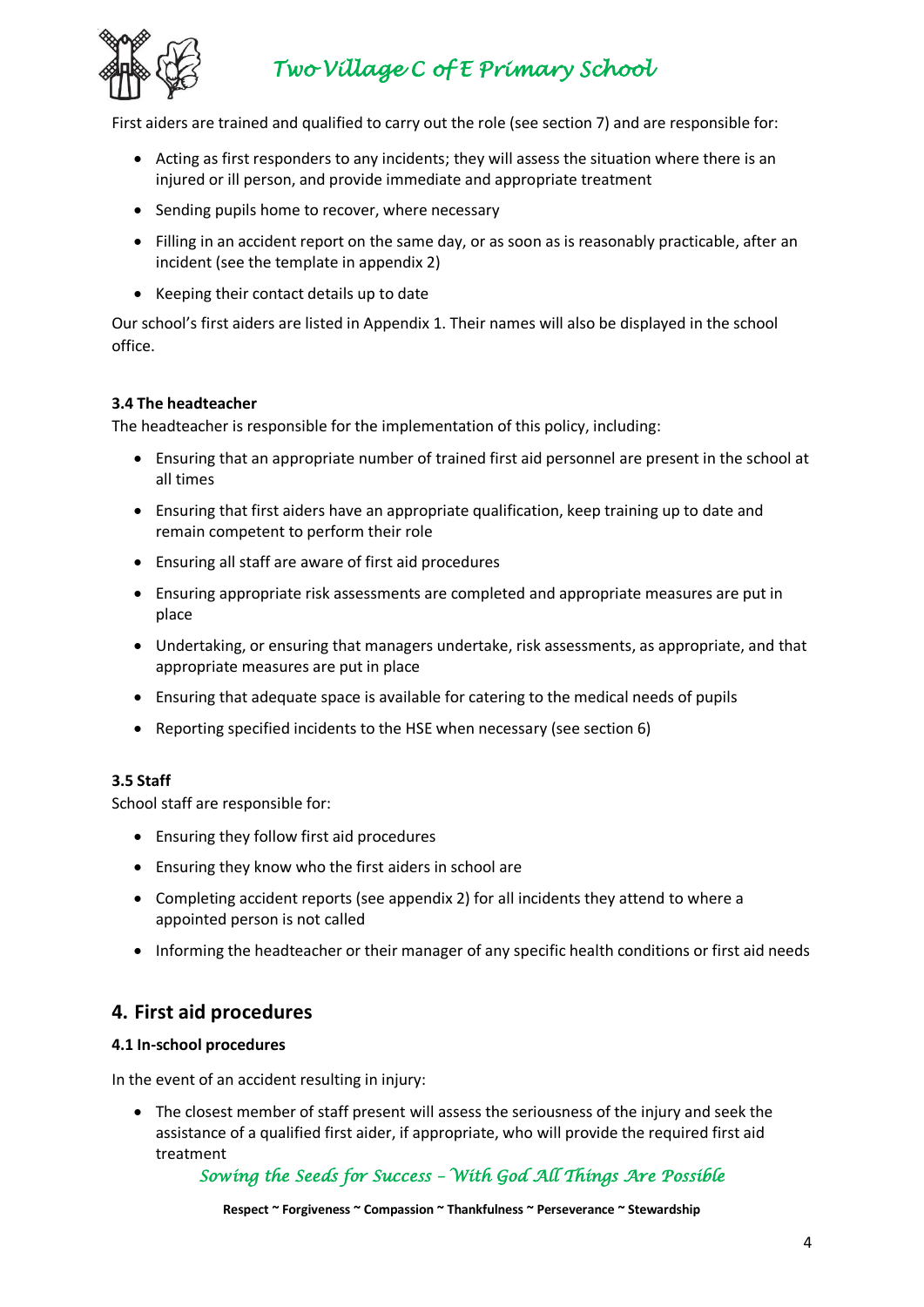

- The first aider, if called, will assess the injury and decide if further assistance is needed from a colleague or the emergency services. They will remain on scene until help arrives
- The first aider will also decide whether the injured person should be moved or placed in a recovery position
- If the first aider judges that a pupil is too unwell to remain in school, parents will be contacted and asked to collect their child. Upon their arrival, the first aider will recommend next steps to the parents
- If emergency services are called, the School Business Manager/Office Administrator will contact parents immediately
- The first aider/relevant member of staff will complete an accident report form on the same day or as soon as is reasonably practical after an incident resulting in an injury

#### **4.2 Off-site procedures**

When taking pupils off the school premises, staff will ensure they always have the following:

- A school mobile phone
- A portable first aid kit
- Information about the specific medical needs of pupils
- Parents' contact details

Risk assessments will be completed by the visit leader prior to any educational visit that necessitates taking pupils off school premises. Risk assessments will be checked and signed off by the educational Visits Coordinator.

There will always be at least one first aider with a current paediatric first aid certificate on school trips and visits, as required by the statutory framework for the Early Years Foundation Stage.

## **5. First aid equipment**

A typical first aid kit in our school will include the following:

- A leaflet with general first aid advice
- Regular and large bandages
- Eye pad bandages
- Triangular bandages
- Adhesive tape
- Safety pins
- Disposable gloves
- Alcohol free wipes
- Plasters of assorted sizes
- Scissors
- Cold compresses

## *Sowing the Seeds for Success – With God All Things Are Possible*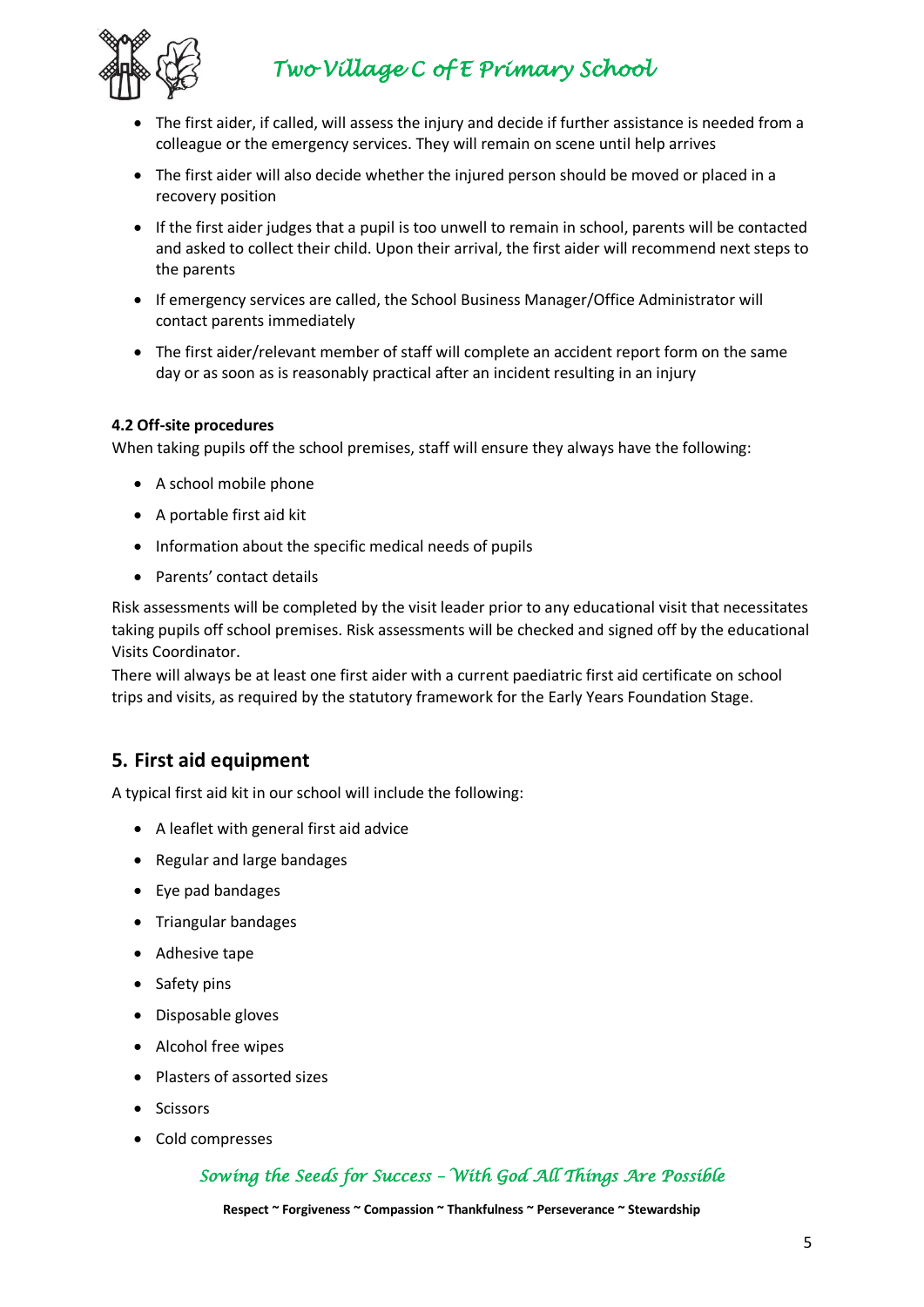

• Burns dressings

No medication is kept in first aid kits.

First aid kits are stored in:

- The medical room
- The school kitchen

## **6. Record-keeping and reporting**

#### **6.1 First aid and accident record book**

- An accident form will be completed by the first aider/relevant member of staff on the same day or as soon as possible after an incident resulting in an injury. Forms specifically for bumped heads will be given to pupils who sustain a bump to their head.
- As much detail as possible should be supplied when reporting an accident, including all of the information included in the accident form at appendix 2
- A copy of the accident report form will also be added to the pupil's educational record by the School Business Manager or Office Administrator. Records held in the first aid and accident book will be retained by the school for a minimum of 3 years, in accordance with regulation 25 of the Social Security (Claims and Payments) Regulations 1979, and then securely disposed of
- All staff accidents and any significant pupil accidents will be reported to the Local Authority using their online accident reporting form.

#### **6.2 Reporting to the HSE**

The School Business Manager/Office Administrator will keep a record of any accident which results in a reportable injury, disease, or dangerous occurrence as defined in the RIDDOR 2013 legislation (regulations 4, 5, 6 and 7).

The School Business Manager/Office Administrator will report these to the Health and Safety Executive as soon as is reasonably practicable and in any event within 10 days of the incident. Reportable injuries, diseases or dangerous occurrences include:

- Death
- Specified injuries, which are:
	- o Fractures, other than to fingers, thumbs and toes
	- o Amputations
	- o Any injury likely to lead to permanent loss of sight or reduction in sight
	- $\circ$  Any crush injury to the head or torso causing damage to the brain or internal organs
	- o Serious burns (including scalding)
	- o Any scalping requiring hospital treatment
	- o Any loss of consciousness caused by head injury or asphyxia

#### *Sowing the Seeds for Success – With God All Things Are Possible*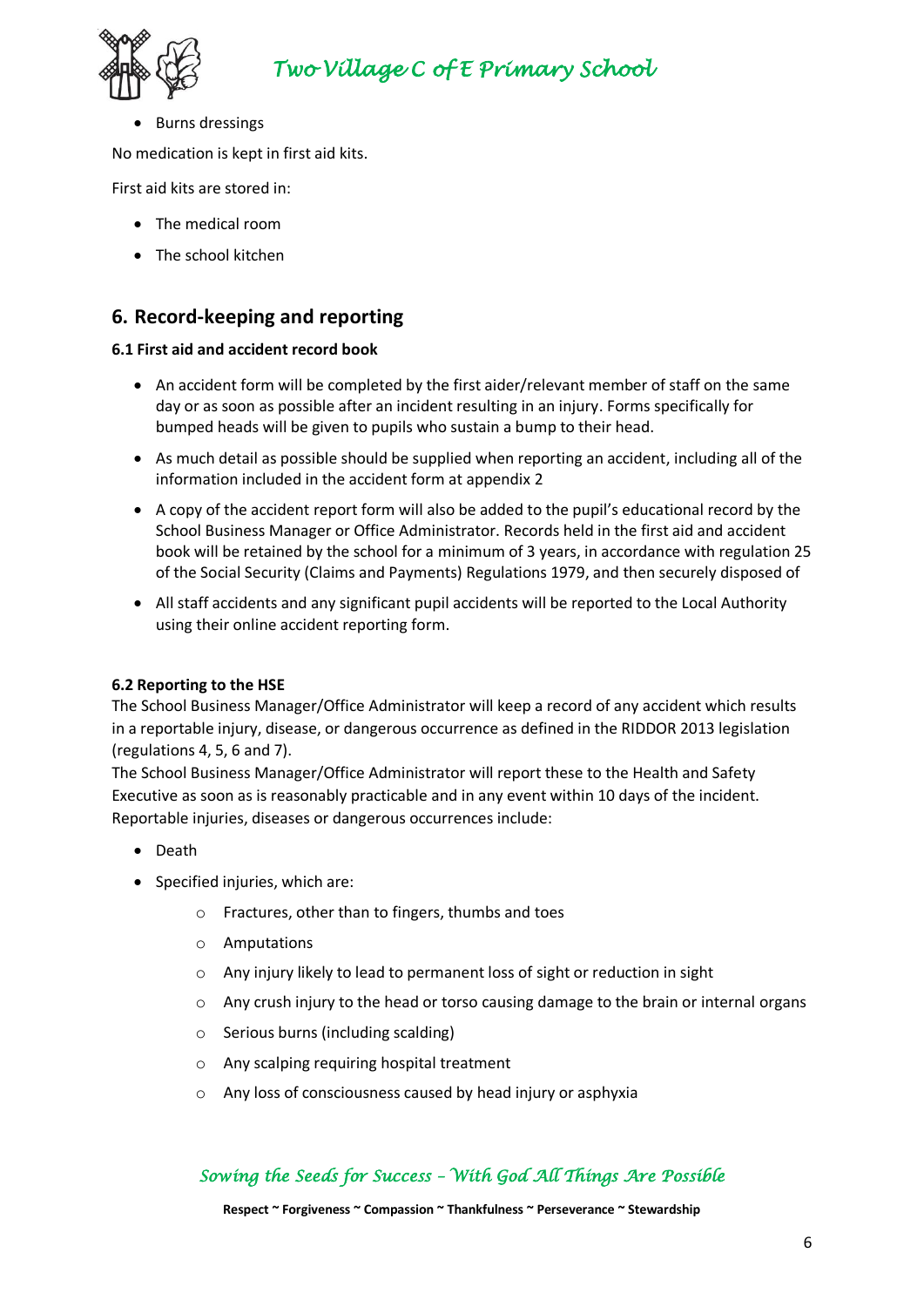

- o Any other injury arising from working in an enclosed space which leads to hypothermia or heat-induced illness, or requires resuscitation or admittance to hospital for more than 24 hours
- Injuries where an employee is away from work or unable to perform their normal work duties for more than 7 consecutive days (not including the day of the incident)
- Where an accident leads to someone being taken to hospital
- Near-miss events that do not result in an injury, but could have done. Examples of near-miss events relevant to schools include, but are not limited to:
	- o The collapse or failure of load-bearing parts of lifts and lifting equipment
	- The accidental release of a biological agent likely to cause severe human illness
	- o The accidental release or escape of any substance that may cause a serious injury or damage to health
	- o An electrical short circuit or overload causing a fire or explosion

Information on how to make a RIDDOR report is available here:

[How to make a RIDDOR report, HSE](http://www.hse.gov.uk/riddor/report.htm)

http://www.hse.gov.uk/riddor/report.htm

#### **6.3 Notifying parents**

Classroom staff or the School Business Manager/Office Administrator will inform parents of any accident or injury sustained by a pupil, and any first aid treatment given, on the same day, or as soon as reasonably practicable using the accident reporting form or by phone. Children who bump their head will receive a separate note, relating specifically to bumped heads, to take home with them. If an injury is considered to be serious, the School Business Manager/ Office Administrator will contact the parents by phone immediately.

#### **6.4 Reporting to Ofsted and child protection agencies**

The School Business Manager/Office Administrator will notify Ofsted of any serious accident, illness or injury to, or death of, a pupil while in the school's care. This will happen as soon as is reasonably practicable, and no later than 14 days after the incident.

The School Business Manager/Office Administrator will also notify Essex Safeguarding Children Board of any serious accident or injury to, or the death of, a pupil while in the school's care.

# **7. Training**

All school staff are able to undertake first aid training if they would like to.

All first aiders must have completed a training course, and must hold a valid certificate of competence to show this. The school will keep a register of all trained first aiders, what training they have received and when this is valid until (see appendix 3).

Staff are encouraged to renew their first aid training when it is no longer valid.

## *Sowing the Seeds for Success – With God All Things Are Possible*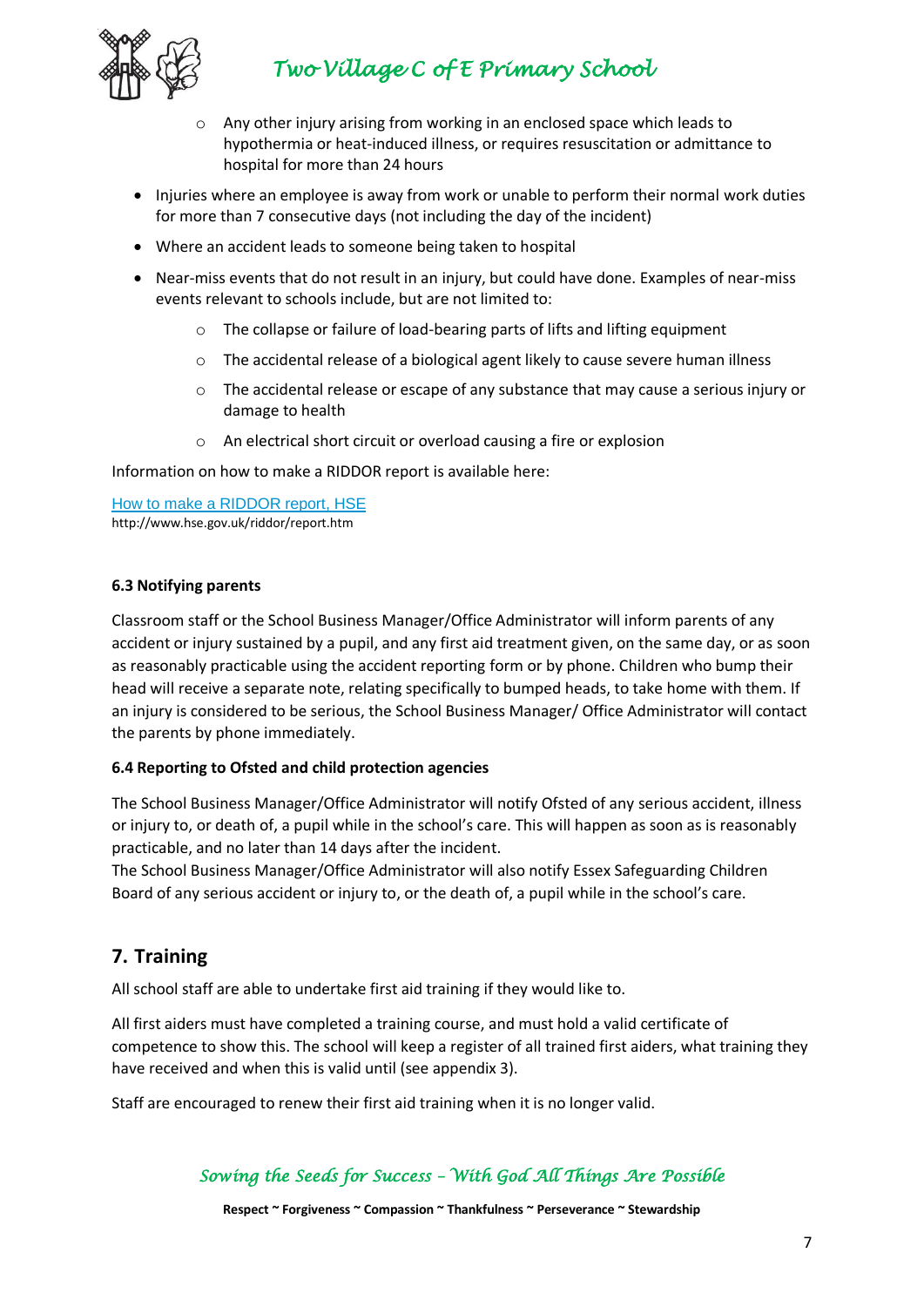

At all times, at least 1 staff member will have a current paediatric first aid (PFA) certificate which meets the requirements set out in the Early Years Foundation Stage statutory framework and is updated at least every 3 years.

## **8. Monitoring and Review**

This policy will be reviewed by the Office Team and Headteacher annually based on monitoring of procedures and first aid records.

Approved by Local Schools Board: 2<sup>nd</sup> March 2021 Reviewed: Annual Next Review: Spring 2022

*Sowing the Seeds for Success – With God All Things Are Possible*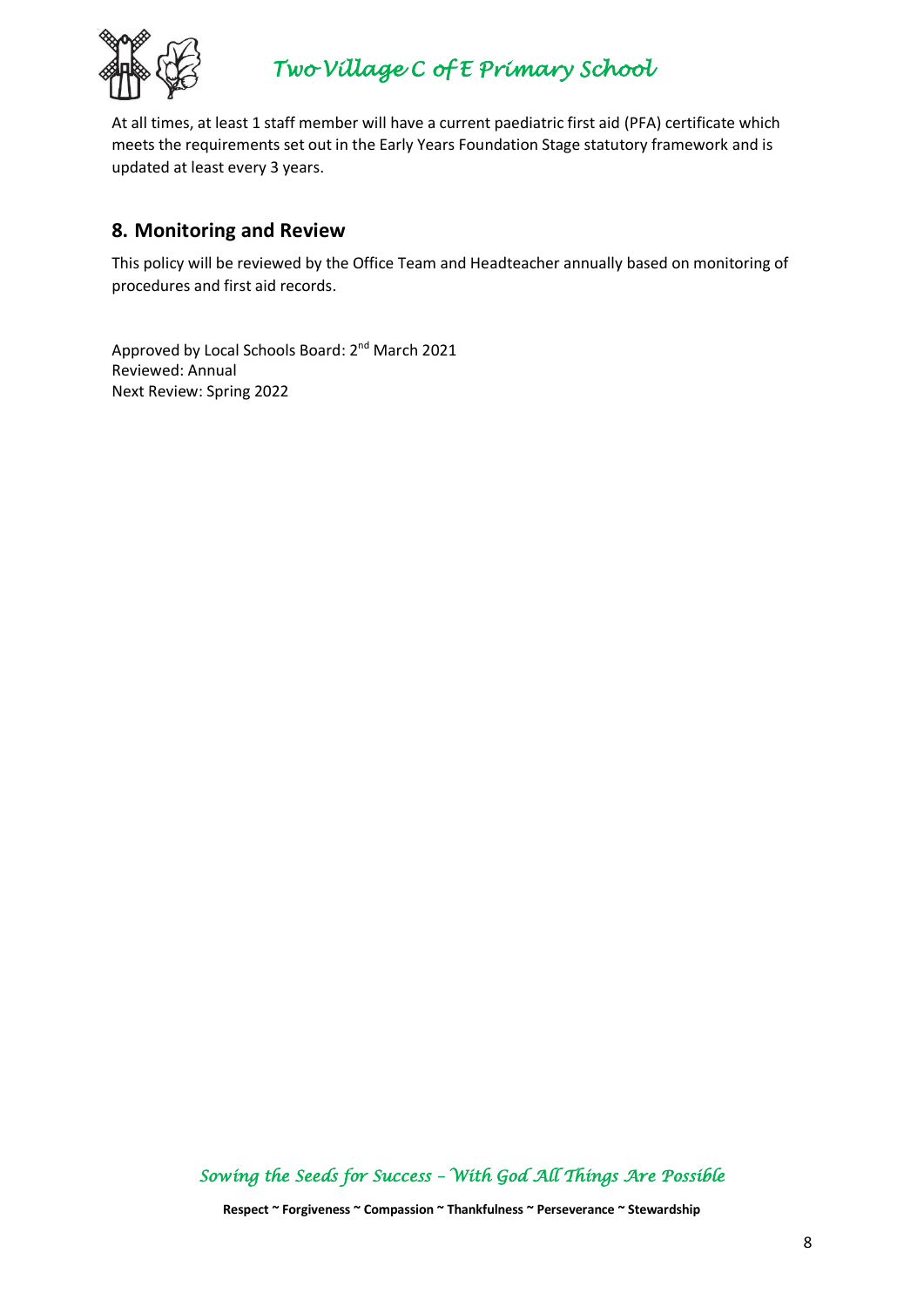

# **Appendix 1: List of Trained First Aiders**

| <b>Staff Member's Name</b> | <b>Type of Training</b> | Role                                      | <b>Base in School</b> |
|----------------------------|-------------------------|-------------------------------------------|-----------------------|
| Tacita Styant              | Paediatric First Aid    | <b>Class Teacher</b>                      | Year 1                |
| <b>Sally Gravenor</b>      | Paediatric First Aid    | <b>Teaching Assistant</b>                 | <b>Early Years</b>    |
| Ann Manning                | Paediatric First Aid    | <b>Teaching Assistant</b>                 | Various               |
| Emma Barker                | Emergency               | <b>Class Teacher</b>                      | Year <sub>2</sub>     |
| Natasha Bennett            | Emergency               | Headteacher                               | Office                |
| <b>Megan Burrells</b>      | Emergency               | <b>Higher Level Teaching</b><br>Assistant | Year 2/KS1            |
| Jen Clover                 | Emergency               | <b>MDA</b>                                | Playground/Hall       |
| <b>Aarron Cornell</b>      | Emergency               | Teacher                                   | Year <sub>3</sub>     |
| Jade Devereaux             | Emergency               | <b>Catering Assistant</b>                 | Kitchen/Hall          |
| Sarah Gloc                 | Emergency               | <b>School Business</b><br>Manager         | Office                |
| Katherine Herbert          | Emergency               | Deputy Headteacher                        | Year 5                |
| <b>Claire Ollis</b>        | Emergency               | <b>Teaching Assistant</b>                 | Year <sub>3</sub>     |
| Sandra Pearson             | Emergency               | <b>Teaching Assistant</b>                 | Year 5                |
| <b>Marie Phillips</b>      | Emergency               | <b>Catering Assistant</b>                 | Kitchen/Hall          |
| Keeley Routley             | Emergency               | <b>Catering Manager</b>                   | Kitchen/Hall          |
| Rebecca Thompson           | Emergency               | <b>Class Teacher</b>                      | Year 6                |
| Vanessa Vaclavik           | Emergency               | <b>High Needs teaching</b><br>Assistant   | Year 3/4              |
| Ann Watkinson              | Emergency               | <b>Teaching Assistant</b>                 | Year 6                |
| Jessica Foster             | Playground              | <b>Higher Level Teaching</b><br>Assistant | Year 4/KS2            |
| Susan Reynolds             | Playground              | Office Administrator                      | Office                |
| Michelle Tozzi             | Playground              | <b>MDA</b>                                | Playground/Hall       |
| Julie Warner               | Playground              | <b>HLTA</b>                               | <b>Early Years</b>    |
| Juliet Willis              | Playground              | <b>Teaching Assistant</b>                 | <b>Early Years</b>    |

*Sowing the Seeds for Success – With God All Things Are Possible*